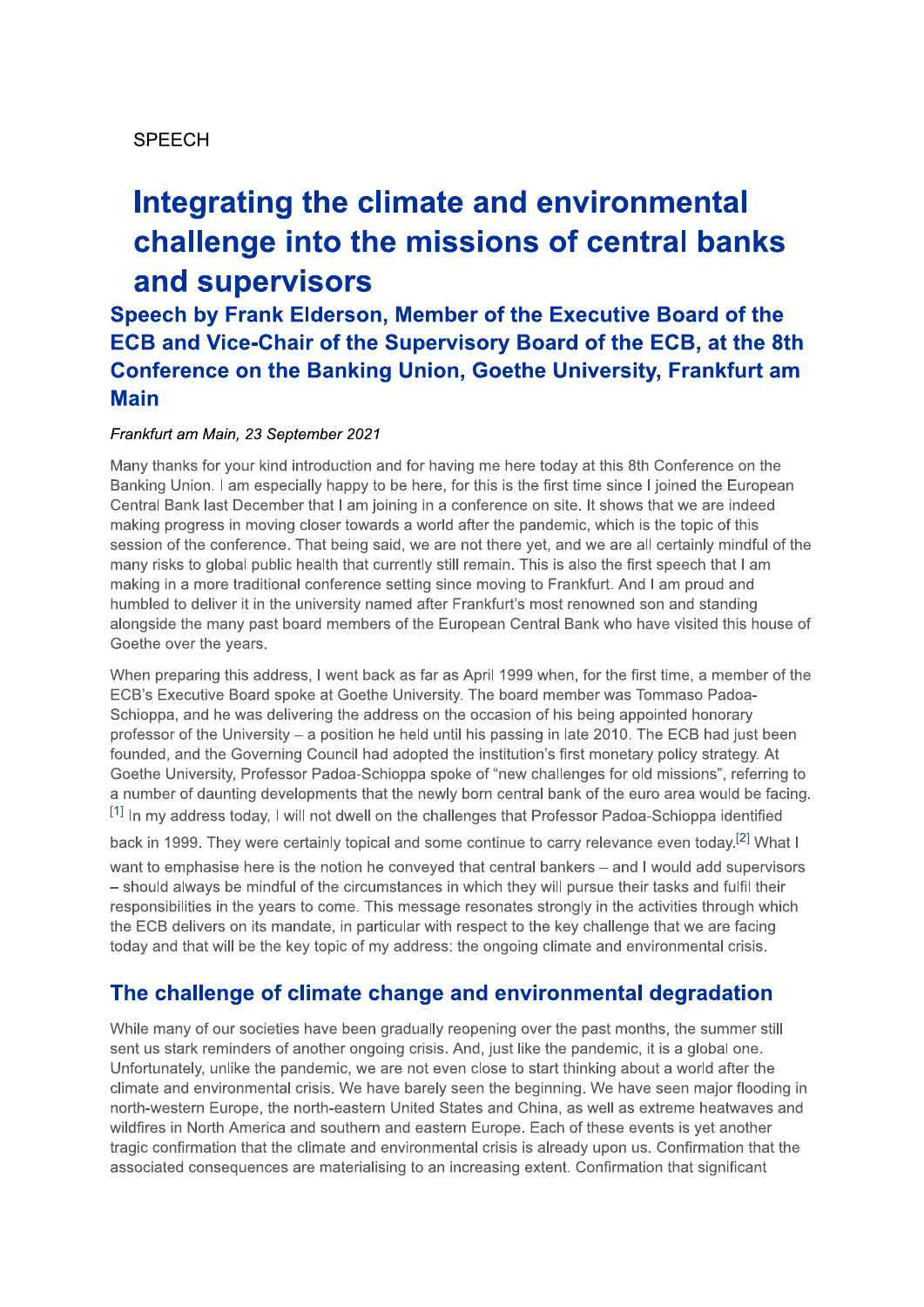efforts will be required to achieve an effective transition to a net zero global economy in a window of time that is all too rapidly narrowing.

The recent analysis of the Intergovernmental Panel on Climate Change (IPCC), which was also published this summer, adds to the existing overwhelming evidence that climate change is real and caused by humans.<sup>[3]</sup> The report's findings and conclusions emphasise the need for urgent action. It concludes that unless there are immediate, rapid and large-scale reductions in greenhouse gas emissions, limiting global warming to close to 1.5 or even 2 degrees Celsius will be beyond reach. Note that the report also finds that, even when keeping within the 2 degrees bound, the incidence of extreme weather events is already set to double or triple compared with now. If we manage to limit global warming to only 1.5 degrees Celsius, a very big if, the incidence of such events would increase less dramatically, but still by a massive 50% to 75%. A report by the UN's climate agency released last week suggests that, based on current commitments, the global economy is on a path to a warming not of 1.5 or 2, but of a whopping 2.7 degrees Celsius.<sup>[4]</sup> This is clearly too high. This clearly shows more needs to be done. Governments clearly need to step up their efforts to keep the impact of the climate crisis within the bounds of what is manageable.

The IPCC report is expected to play a fundamental role at the 26th UN Climate Change Conference of the Parties (COP26) that is taking place in Glasgow in November this year, bringing countries together to update their plans for reducing emissions. And the challenge goes beyond our climate. As I have advocated on various occasions over the years and as was stated also by the ECB's President, Christine Lagarde, at a recent conference: "Climate and biodiversity are two sides of the same coin; it is vital that we look at them together".<sup>[5]</sup>

### The climate and environmental challenge and the missions of central banks and supervisors

To understand why and how all this is of importance for central banks and supervisors like the ECB, it is useful to imagine a frame for thinking about the economic consequences of the climate and environmental crisis. Typically, when thinking about climate change and environmental degradation we distinguish between physical risks and transition risks.

Physical risks refer to all risks resulting from the changing climate, that is, from more frequent extreme weather events and gradual changes in climate to environmental degradation, such as air, water and land pollution, water stress, biodiversity loss and deforestation. For example, extreme weather events - which have been steadily increasing over recent decades - can harm borrowers' ability to repay their debts and thus make the loan portfolios of banks much riskier. These risks can be further heightened if extreme weather events also depreciate the value of the assets used as collateral in those loans.

But there are also risks associated with a transition to a low-carbon and more environmentally sustainable economy. This adjustment would be triggered by legislation that will be adopted, such as carbon-pricing – where Germany has been leading compared with other European countries – or banning of carbon-intensive activities. In addition, the transition is supported by shifting consumer preferences towards goods and services that are more sustainable. These changes will have a significant impact on climate-sensitive economic sectors and the broader economy and financial system, in particular in the case of an abrupt transition to a low-carbon economy.

Whatever combination of physical and transition risks will materialise, the macroeconomic consequences and financial risks of the climate and environmental crisis will be profound. This is confirmed by an ECB Occasional Paper that was published earlier this week in the context of our monetary policy strategy review.<sup>[6]</sup> These consequences place the need to act squarely within the traditional mandates of central banks and supervisors. Sharing this insight, many central banks and supervisors have joined forces in the Network for Greening the Financial System (NFGS). The NGFS is a coalition of the willing that brings together 95 central banks and supervisors from all continents. It is a network that I have been proud to chair since its foundation by  $-$  at that time  $-$  eight central banks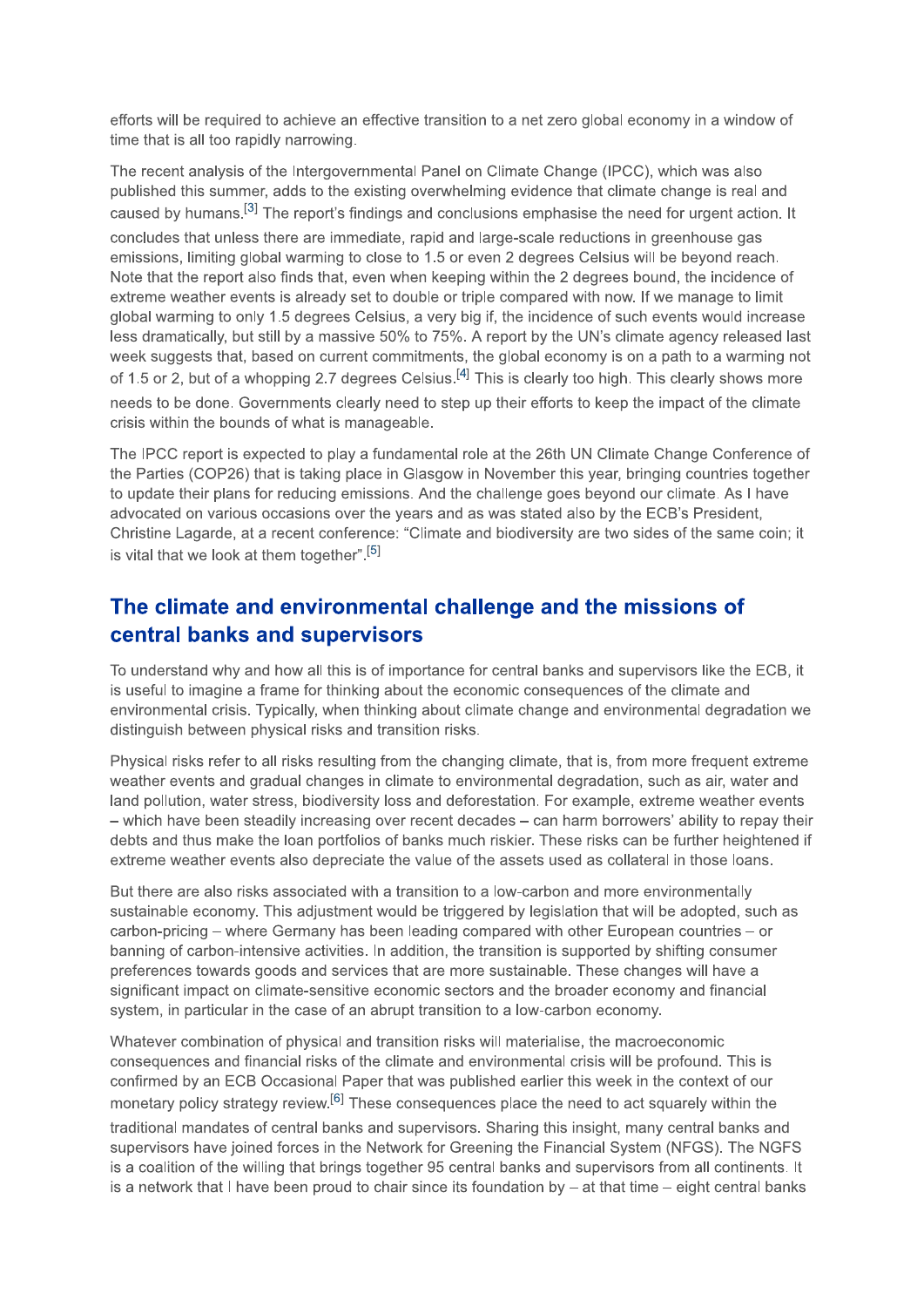and supervisors in late 2017. The network is committed to developing climate and environmental risk management in the financial sector, as well as to mobilising mainstream finance to support the transition to a sustainable economy. It pushes frontiers and ensures that best practices are shared in and implemented by our policy community, covering all the tasks and responsibilities of central banks and supervisors.

#### **ECB activities to address the climate and environmental crisis**

In this context, the ECB has been systematically and consistently integrating climate and environmental considerations into the activities through which it carries out its tasks and fulfils its responsibilities. Or  $-$  to be more specific  $-$  in monetary policy, banking supervision, our non-monetary policy-related balance sheet management and in all our operational duties. Let me outline some of the main steps that we have set and are currently taking.

In November of last year, ECB Banking Supervision published a guide on climate-related and environmental risks.<sup>[7]</sup> In that guide, we make clear that we expect banks to take a comprehensive, strategic and forward-looking approach to disclosing and managing all climate-related and environmental risks - which also include, for example, the risks of biodiversity loss and pollution. We then asked banks to conduct a self-assessment relating to the expectations we set out in that guide and to draw up action plans for how they intend to comply with them. This supervisory exercise has begun with, but will not be limited to, taking stock of banks' self-assessments.

We are now in the process of benchmarking the banks' self-assessments and action plans and will then challenge them as part of our ongoing supervision. The preliminary results show that no bank has the full picture on climate risks yet. None of the banks under our supervision meet all the expectations. But the good news is that many pieces of the climate and environmental risk puzzle can already be found scattered across the banking union. Almost all banks have developed implementation plans and many have started to progressively improve their practices. The progress that we have identified can be observed in banks from different countries, with different business models and different asset volumes. This confirms that what we are asking of the banks can be done. The ECB will see to it that every bank is making expeditious progress in embedding climate and environmental risks into their institution by following up with supervisory requirements where needed. This supervisory exercise will also offer banks a strong incentive to bolster their ability to identify and quantify their exposures to climate and environmental risks and their tolerance of these risks. To give you a sense of the magnitude of this exercise, we are reviewing plans covering €24 trillion worth of banking assets.

Next year, we will conduct a full supervisory review of banks' practices for incorporating climate risks into their risk frameworks, as we gradually roll out a dedicated Supervisory Review and Evaluation Process (SREP) methodology that will eventually influence banks' Pillar 2 capital requirements. In addition, ECB Banking Supervision will conduct a supervisory stress test with a focus on climaterelated risks for which the methodology will soon be shared with the banks under our supervision. Let me reiterate here that the reflection of the outcome of our supervisory exercises next year will be of a qualitative nature. A possible impact – if any – will be indirect, via the SREP scores on Pillar 2 requirements and no bank-specific results will be published. But let me stress that it is unlikely that in the years to come things will stop here. This is not the endgame. In an analytical report published earlier this year by the Basel Committee on Banking Supervision it was concluded that climate-related risks can be captured in risk categories that are already used by financial institutions, for example credit risk, market risk, liquidity risk and operational risk.<sup>[8]</sup> The ECB treating climate-related and environmental risks as any other risk, with a reflection in all relevant supervisory requirements, would be in line with this conclusion. Gradually we will start doing just that.

On the intersection between the macro and micro levels, vesterday we published the outcome of an ECB economy-wide stress test.<sup>[9]</sup> Unlike the stress test that will be conducted next year, this was a top-down exercise relying on data, assumptions and models developed by ECB staff. It was a granular exercise relying on counterparty-level climate and financial information collected for millions of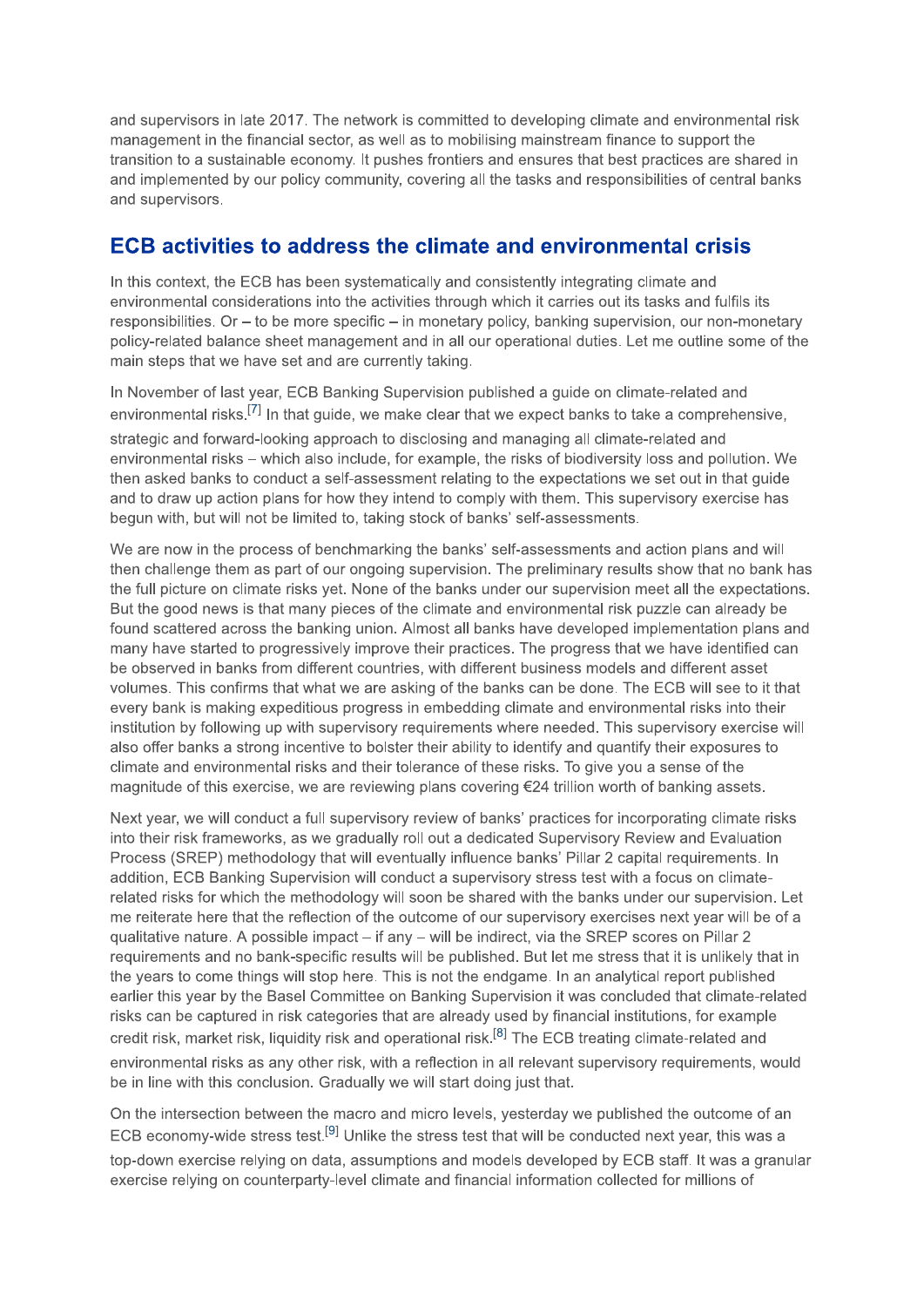companies to which euro area banks are exposed via loans and securities holdings. To the best of our knowledge, this data collection is the most comprehensive set of backward and forward-looking climate and financial information available to a central bank.

The results of the analysis show that the short-term costs of a green transition pale in comparison to the costs of unfettered climate change in the medium to long-term. The costs of a transition are always more than compensated by long-term benefits in terms of investing in sustainable technologies. By contrast, if policies on transitioning towards a greener economy are not introduced, physical risks become increasingly higher over time. It is thus of the utmost importance to transition early and gradually to mitigate the costs of both the green transition and the future impact of natural disasters. The results of this exercise show that the impacts of climate-related and environmental risks on average will increase moderately until 2050 if climate change is not mitigated, and they are concentrated in some geographical areas. The impact on banks' expected losses is shown to be mostly driven by physical risk and is potentially severe over the next 30 years.

Acknowledging the climate-related and environmental risks for our own balance sheet, in February 2021 the Eurosystem - encompassing the ECB and all the national central banks of the euro area announced a common stance for applying climate change-related sustainable and responsible investment principles in their asset portfolios not related to monetary policy.<sup>[10]</sup> The common stance prepares the ground for the measurement of greenhouse gas emissions and other sustainable and responsible investment-related metrics of these portfolios. With this, we aim to start making annual climate-related disclosures on our portfolios of this type within the next two years.

Finally, in July 2021 the Governing Council of the ECB concluded the 18-month process - delayed by around six months because of the pandemic – in which it reviewed its monetary policy strategy.<sup>[11]</sup> The outcome of the strategy review included an action plan to incorporate systematically environmental sustainability considerations in the ECB's monetary policy. The Governing Council acknowledged that climate change has profound implications for its mandate to maintain price stability in the euro area through its impact on the economy and the financial system. Accordingly, the Governing Council has committed to an ambitious climate-related action plan. In addition to the comprehensive incorporation of climate factors in its monetary policy assessments, the ECB will adapt the design of its monetary policy operational framework in relation to disclosures, risk assessment, corporate sector asset purchases and the collateral framework.

As a concrete follow-up, the ECB will accelerate its work on new models that enable us to analyse and monitor the implications of climate change and transition policies on the economy, the financial system and the transmission of our monetary policy to households and firms. With regard to our monetary policy instruments, we will introduce disclosure requirements as an eligibility criterion or as a basis for differentiated treatment for collateral and asset purchases. We will consider climate risk in our valuation and risk control frameworks for assets that are submitted as collateral for lending operations. And we will adjust the framework quiding the allocation of corporate bond purchases to incorporate climate change criteria. Ultimately, where two different monetary policy instruments are equally conducive to maintaining price stability, the ECB will set out to choose the option that best supports addressing climate change. Finally, inspired by the economy-wide stress test and consistent with the upcoming ECB Banking Supervision bottom-up stress test, in 2022 we will conduct a climate stress test of the Eurosystem balance sheet.

#### **Connected dots enabling connected action**

The conclusion of the strategy review marks the ECB connecting the final, crucial dots to confirm its commitment to incorporating systematically and consistently the climate and environmental crisis in carrying out its tasks and fulfilling its responsibilities: monetary policy, banking supervision, our nonmonetary policy-related balance sheet management and in all our operational duties. And we have announced concrete measures, expectations and action plans on how we intend to follow up on these commitments. This is not a crisis that the ECB can resolve by itself. Fortunately, we are not the only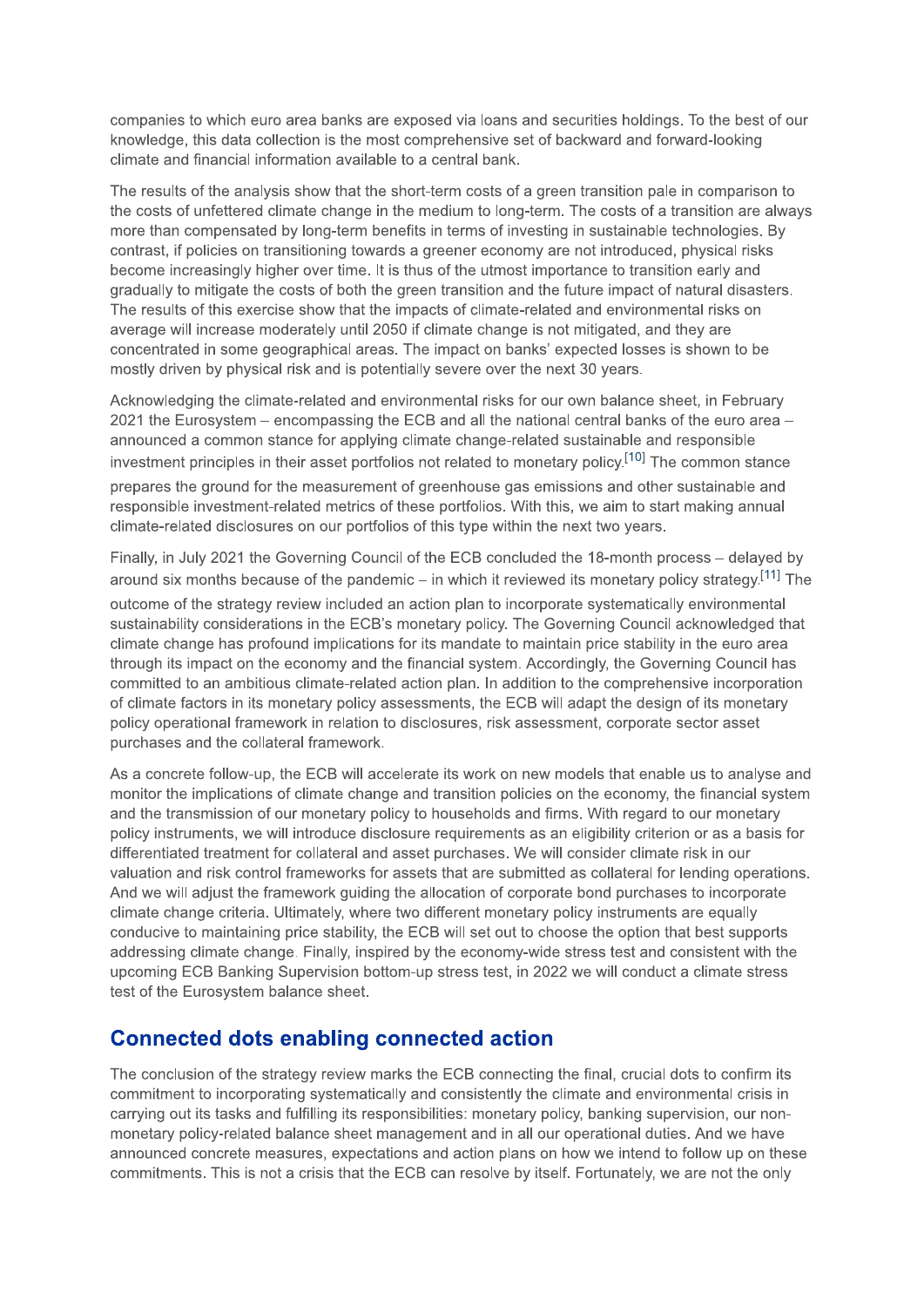ones connecting dots, as evidenced by the activities of other central banks and supervisors, both individually and jointly in the NGFS. And the call to action is also being brought to the institutions that they supervise. In fact, not acting may even expose financial institutions to liability risks.

We are mindful that many of the steps proposed are no easy undertaking. But, to paraphrase Tommaso Padoa-Schioppa speaking here back in the ECB's early days, identifying a challenge implies not only acknowledging the difficulty of fulfilling a task, but also its necessity. For addressing the climate and environmental crisis we know this to be true. We know we must act. Let us draw confidence from Goethe: "Unsere Wünsche sind Vorgefühle der Fähigkeiten, die in uns liegen, Vorboten desjenigen, was wir zu leisten imstande sein werden." It will be difficult, but we know we are up to the challenge. We must be.

1. Padoa-Schioppa, T. (1999), "Eurosystem: new challenges for old missions", inaugural lecture by Tommaso Padoa-Schioppa on the occasion of his appointment as honorary Professor of Johann Wolfgang Goethe-Universität, Frankfurt am Main, April.

2. The four challenges he identified were (i) making the Eurosystem a central bank; (ii) the high level of unemployment in Europe; (iii) accompanying and surveying the rapid changes that the European financial institutions and markets were undergoing and would continue to undergo over the subsequent years, partly  $-$  but not exclusively  $-$  as a result of the euro; and (iv) coping with the lack of political union in Europe.

3. Intergovernmental Panel on Climate Change (2021), "Climate Change 2021: The Physical Science Basis", Summary for Policymakers, August.

4. United Nations Framework Convention on Climate Change (2021), "Synthesis report: Nationally determined contributions under the Paris Agreement", September.

5. See also OMFIF (2020), "Central banks go beyond climate: in conversation with Frank Elderson", December.

6. ECB strategy review work stream on climate change (2021), "Climate change and monetary policy in the euro area", Occasional Paper Series, No 271, ECB, September.

7. ECB Banking Supervision (2020), "Guide on climate-related and environmental risks: Supervisory expectations relating to risk management and disclosure", November.

8. Basel Committee on Banking Supervision (2021), "Climate-related risk drivers and their transmission channels", April.

9. Alogoskoufis, S. et al. (2021), "ECB economy-wide climate stress test", Occasional Paper Series, No 281, ECB, September.

10. ECB press release (2021), "Eurosystem agrees on common stance for climate change-related sustainable investments in non-monetary portfolios", February.

11. ECB (2021), "The ECB's monetary policy strategy statement".